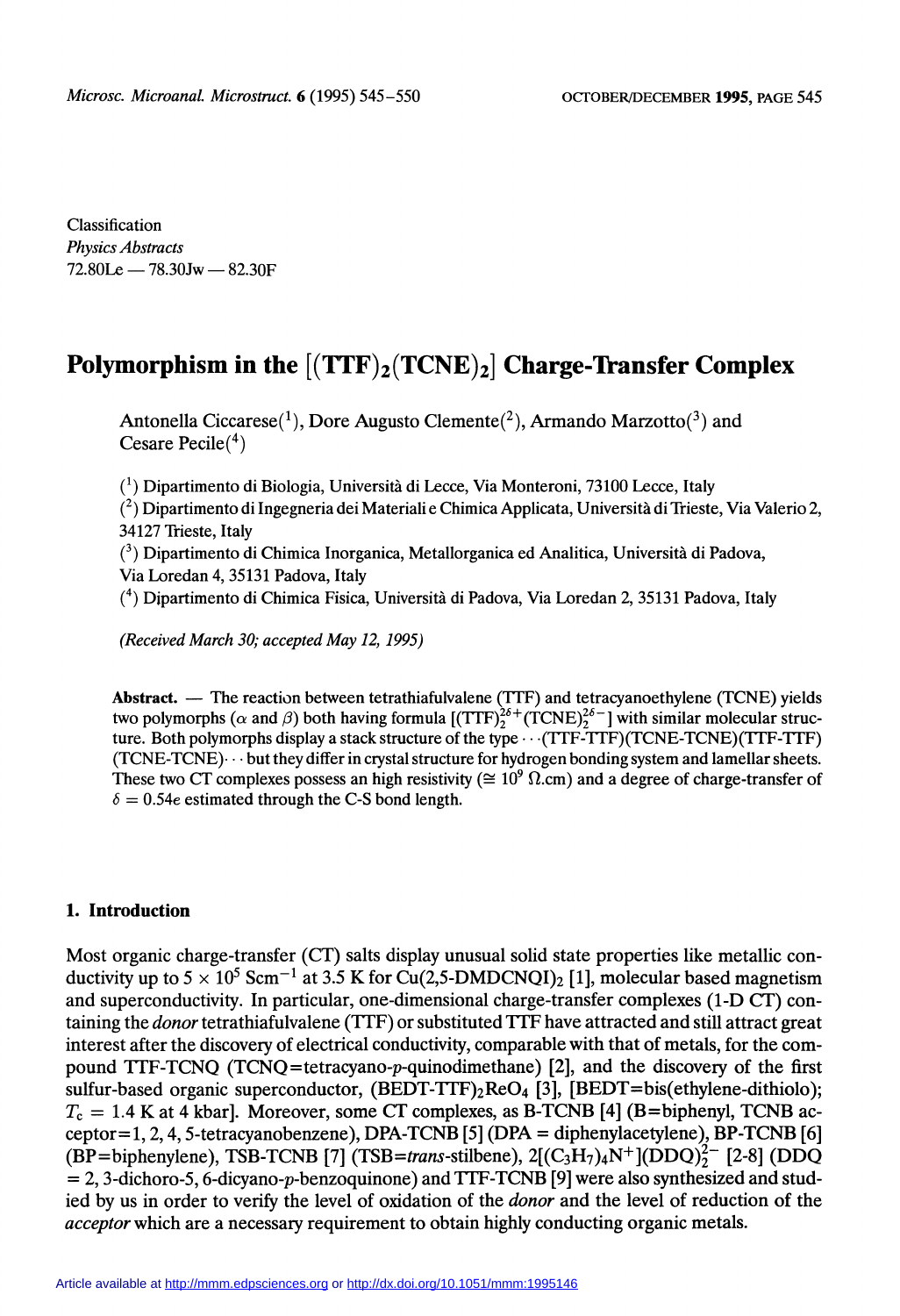So we have investigated the TTF-TCNE system (TCNE=tetracyanoethylene) since it was reported [10] that this compound possesses at room temperature a resistivity of nearly  $10^9$   $\Omega$ .cm. In order to verify whether such behaviour is due to a crystal packing different from that of TTF-TCNQ, we have prepared and studied by X-ray diffraction the TTF-TCNE CT complex.

## 2. Experimental Section

Two different polymorphs of TTF-TCNE were prepared by mixing at room temperature equimolar amounts (0.489 mmol) of TTF and TCNE respectively in tetrahydrofurane ( $\alpha$ -phase) or acetonitrile ( $\beta$ -phase). An analogous synthesis of this complex has been described by Wudl and Southwick [11]. Red-brown crystals of each phase, suitable for X-ray structure determination, were obtained by slow evaporation of solvents.

Intensity data, collected with a Philips PW-1100 diffractometer (MoK<sub> $\alpha$ </sub>,  $\lambda = 0.7107 \text{ Å}$ ), were corrected for Lorentz and polarization effects. Absorption correction (empirical  $\psi$ -scan) and secondary isotropic extinction effects were considered only for the  $\alpha$ -polymorph since the low  $\mu$  value  $(6.5 \text{ cm}^{-1})$  and the small size of specimen of the  $\beta$ -polymorph. The structures were solved by direct and difference Fourier methods and were refined anisotropically for non-hydrogen atoms and isotropically for the hydrogen atoms using full-matrix least-squares techniques. The final

| TTF unit         | $\alpha$ -phase |          | $\beta$ -phase |         |
|------------------|-----------------|----------|----------------|---------|
|                  | a               | b        | a              | b       |
| $S(1)-C(3)$      | 1.739(3)        | 1.740(2) | 1.74(1)        | 1.73(1) |
| $S(2)$ -C(3)     | 1.733(5)        | 1.736(4) | 1.73(1)        | 1.74(1) |
| $S(1)-C(1)$      | 1.713(3)        | 1.730(4) | 1.73(1)        | 1.73(1) |
| $S(2)-C(2)$      | 1.728(2)        | 1.733(2) | 1.72(1)        | 1.75(1) |
| $C(1)-C(2)$      | 1.320(5)        | 1.311(4) | 1.33(1)        | 1.32(1) |
| $C(3)-C(3)'$     | 1.378(2)        |          | 1.38(1)        |         |
|                  |                 |          |                |         |
| <b>TCNE</b> unit |                 |          |                |         |
|                  |                 |          |                |         |
| $C(6)-C(4)$      | 1.434(2)        | 1.432(2) | 1.43(1)        | 1.43(1) |
| $C(6)-C(5)$      | 1.413(2)        | 1.426(3) | 1.43(1)        | 1.41(1) |
| $C(4)-N(1)$      | 1.137(2)        | 1.143(2) | 1.15(1)        | 1.15(1) |
| $C(5)-N(2)$      | 1.146(3)        | 1.142(3) | 1.13(1)        | 1.15(1) |
| $C(6)-C(6)'$     | 1.397(4)        |          | 1.40(1)        |         |

Table I.  $-$  Bond lengths ( $\AA$ ) in TTF-TCNE.

a and b refer to the two pentatomic rings of TTF or to the two équivalent TCNE halves. The same specification is indicated in Figure 1 by apostrophes.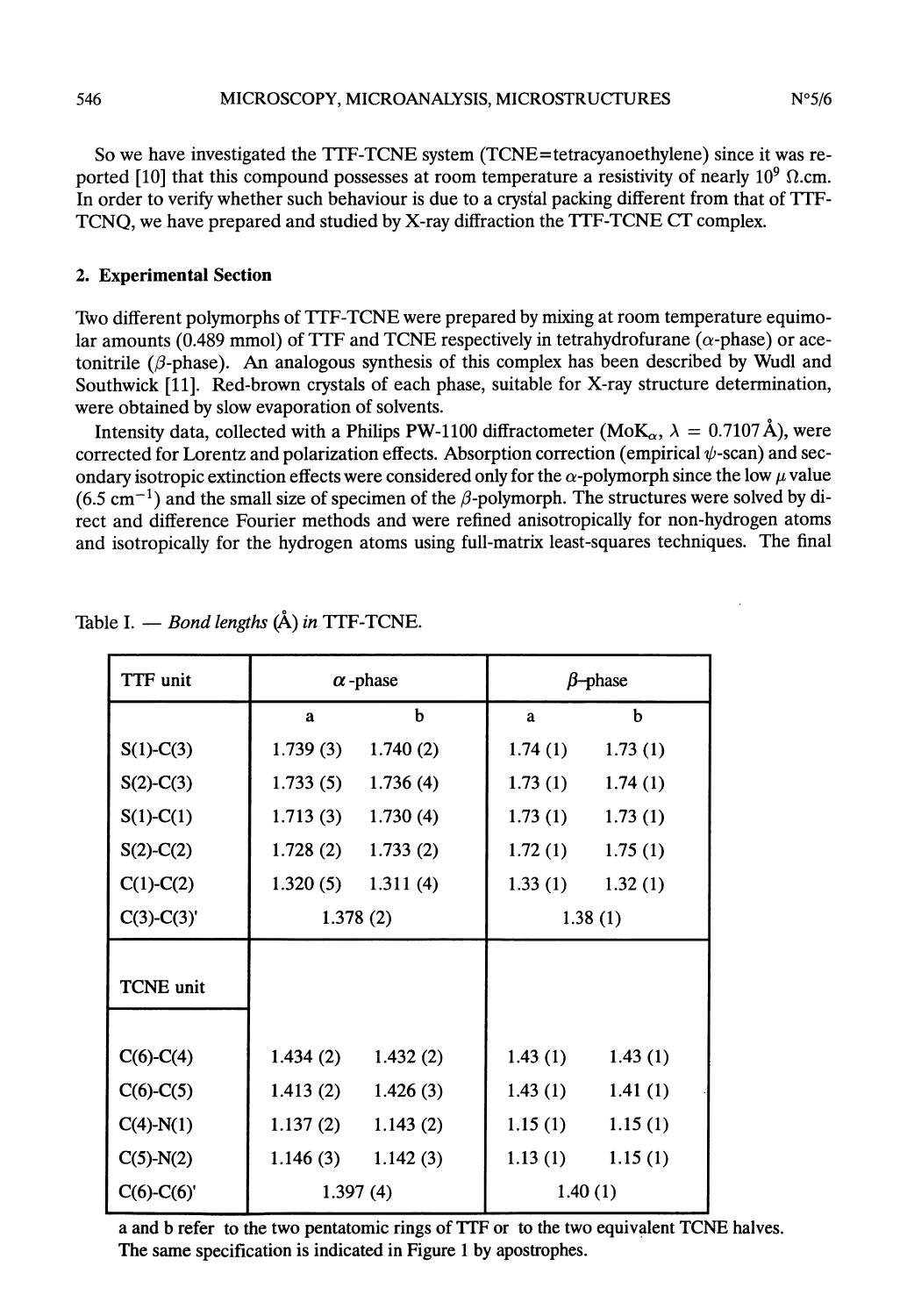

Fig. 1. — Molecular overlapping of  $(TTF)^{\delta+}$  and  $(TCNE)^{\delta-}$  projected on the  $(TTF)^{\delta+}$  plane for  $\alpha$ -form (a) and  $\beta$ -form (b) that has the same atom numbering as (a). Atoms related by the *pseudo*-molecular center of symmetry are distinguished by an apostrophe.

discrepancy factors were, for the  $\alpha$ -phase:  $R = 0.034$ ,  $R_w = 0.030$  for 2484 observed reflections and for the  $\beta$ -phase:  $R = 0.058 R_w = 0.056$  for 2160 observed reflections. Scattering factors are taken from the International Tables for X-ray Crystallography and the computer programs used are those written by us or by Becker and Coppens, as reported in reference [5]. Listing of fractional atomic coordinates and structure factors are available from author D. A. Clemente.

### 3. Results and Discussion

Both the  $\alpha$ - and  $\beta$ -polymorphs are monoclinic with space group P2<sub>1</sub>/n and Z = 4 ( $\alpha$ -polymorph:<br>  $a = 13.310$  (6),  $b = 15.475$  (5),  $c = 6.864$  (3) Å,  $\beta = 101.18$  (2)°,  $V = 1387.0$  (1.0) Å<sup>3</sup>;  $\beta$ polymorph,  $a = 15.429$  (6),  $b = 6.632$  (4),  $c = 14.165$  (6)  $\text{\AA}$ ,  $\beta = 104.32$  (3)°,  $V = 1404.4$ (1.2) Å<sup>3</sup>). Table I reports bond lengths of  $\alpha$ - and  $\beta$ -phases and Figure 1 (a and b) show their molecular structures respectively. The crystal structure consists of integrated stacks of  $\cdots$  (TTF-TTF)(TCNE-TCNE)(TTF-TTF)(TCNE-TCNE)... running nearly parallel to the a axis for the  $\alpha$ -phase and to the c axis for the  $\beta$ -phase. The two polymorphs differ mainly for the hydrogen bonding system while the dihedral angles between TTF and TCNE mean planes are 1.26° (for  $\alpha$ -phase) and 2.20° (for  $\beta$ -phase).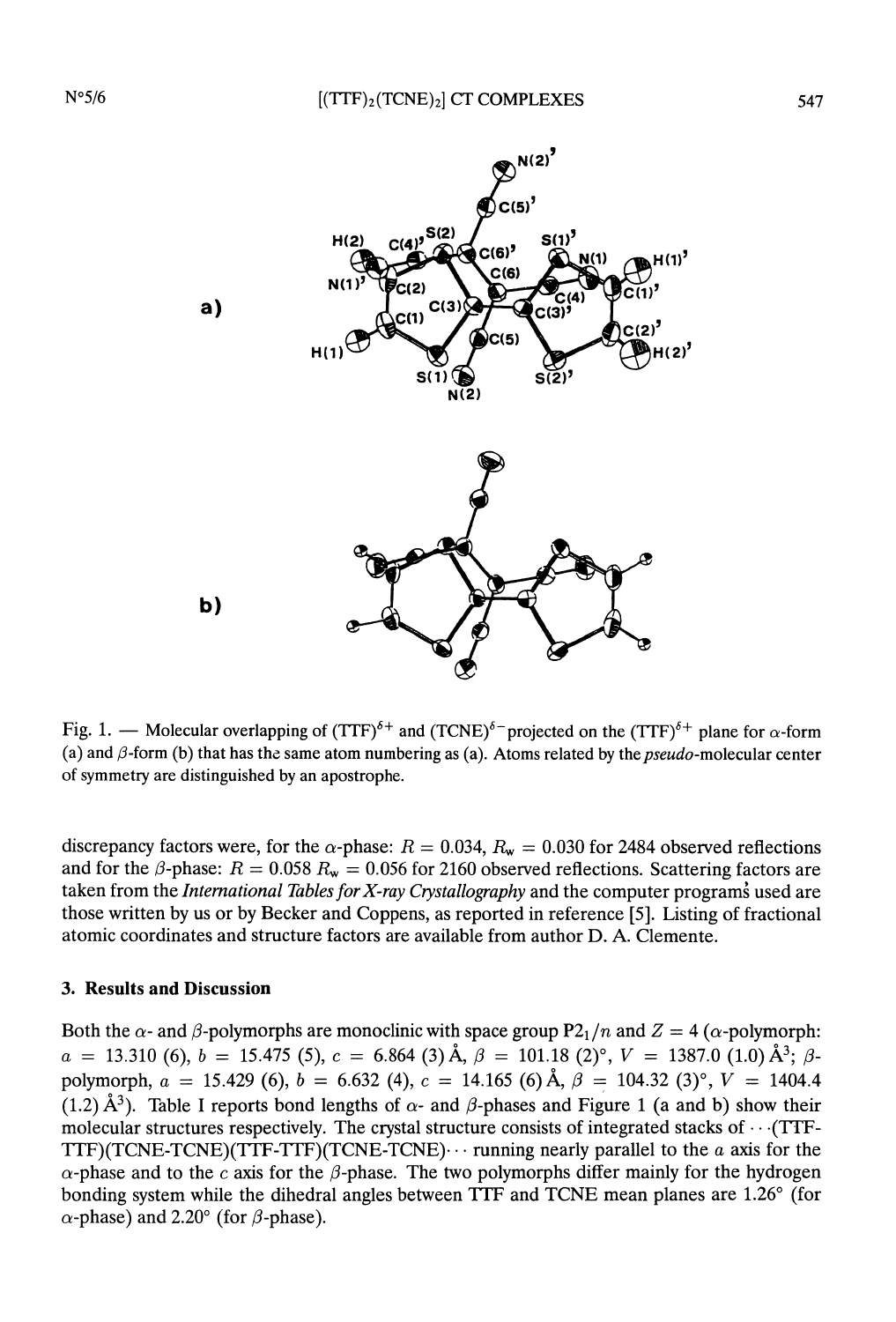| N°5/6 |
|-------|
|       |

| Formula                                   | TTF $\delta^+$ charge | b distance $(\AA)$    | Numbering and Ref.            |
|-------------------------------------------|-----------------------|-----------------------|-------------------------------|
|                                           |                       |                       |                               |
|                                           |                       |                       |                               |
| TTF <sup>o</sup>                          | $\delta$ + = 0.00     |                       |                               |
|                                           |                       | 1.757(2)              | $1 \rightarrow \text{Ref.14}$ |
| $(TTF)(SCN)_{0.57}$                       | $\delta$ + = 0.57     | 1.739(17)             |                               |
|                                           |                       |                       | $2 \rightarrow \text{Ref.15}$ |
| $(TTF)$ <sub>3</sub> (SCN) <sub>2</sub>   | $\delta$ + = 0.66     |                       |                               |
|                                           |                       | 1.731(2)              | $3 \rightarrow$ Ref.16        |
| $(TTF)_{3} (SnCl_{6})$                    |                       |                       |                               |
|                                           | $\delta$ + = 0.66     | 1.736(10)             | $4 \rightarrow \text{Ref.17}$ |
| $(TTF)_{7}I_{5}$                          |                       | $1.732$ $\frac{8}{3}$ |                               |
|                                           | $\delta$ + = 0.71     |                       | $5 \rightarrow \text{Ref.18}$ |
| (TTF)(HgCl <sub>3</sub> )                 |                       |                       |                               |
|                                           | $\delta$ + = 1.00     | 1.720(10)             | $6 \rightarrow \text{Ref.19}$ |
| $(TTF)I_2$                                |                       |                       |                               |
|                                           | $\delta$ + = 1.00     | 1.719(8)              | $7 \rightarrow$ Ref.20        |
| (TTF)(SnMe <sub>2</sub> Cl <sub>3</sub> ) |                       |                       |                               |
|                                           | $\delta$ + = 1.00     | 1.718(4)              | $8 \rightarrow$ Ref.21        |
| (TTF)(CIO <sub>A</sub> )                  |                       |                       |                               |
|                                           | $\delta$ + = 1.00     | 1.713(9)              | $9 \rightarrow \text{Ref.22}$ |
| $(BEDT-TTF)(ClO4)2$                       |                       |                       |                               |
|                                           | $\delta$ + = 2.00     | 1.683(3)              | $10 \rightarrow$ Ref.23       |
|                                           |                       |                       |                               |

Table II. - Correlation between [C-S] b distances and degree of charge-transfer in  $TTF^{\delta+}$  cations.

\*(BEDT-TTF)(ClO<sub>4</sub>)<sub>2</sub> was used because bond lengths for (TTF)Cl<sub>2</sub> so far are not available.

 $\S$  E.s.d. not directly reported in ref. 18.

We have estimated the degree of charge-transfer (from TTF to TCNE) by using the values of bond lengths reported in Table I. In fact, it is known that the distances indicated in the molecular scheme of Figure 2 with a, b, c, d are very sensitive to the effective charge present in the TTF moiety. TTF<sup>0</sup> is able to lose one electron, becoming a TTF<sup>+</sup> radical cation like in the (TTF)(ClO<sub>4</sub>) salt, or two electrons becoming a  $TTF^{2+}$  cation like in  $(TTF)Cl_2$ . Since these two electrons are contained in the highest occupied molecular orbital (HOMO of  $b_{1u}$  symmetry in point group  $D_{2h}$ ), the bond lengths variation due to TTF oxidation can be easily explained by the HOMO nodal properties [12]. As nodes are present in b and c bonds but not in a and d, an increase of the  $\delta$ + charge induces in TTF  $^{\delta+}$  shorter b and c but longer a and d bonds. Although this situation was clear from the beginning, several authors pointed out that further factors, like hydrogen bonding, short intermolecular contacts (especially  $S \cdot S$ ), solvent effects, stacking geometry and molecular dimerization or overlapping, may be responsible for the amount of charge-transfer. Taking into account such limitations and considering that the nodal properties of the HOMO orbital are the dominant factors, we have attempted to correlate the b distances  $[C(3)-S(2)]$ , which appear to be the most sensitive, with the charge of the  $TTF^{\delta+}$  cation. In this analysis we have considered  $TTF^0$ and nine TTF salts (Tab. II) having anions  $(Cl^-, ClO<sub>4</sub>^-, SCN^-, I<sub>3</sub>^-...)$  with perfectly defined charge so that, for the electro-neutrality principle, also the TTF<sup>8+</sup> cation possesses a perfectly defined charge. The linear equation resulting from the diagram of Figure 2 is:  $b = 1.757 - 0.0385$ .  $(\delta +)$ . Thus, the b distance of 1.736 Å (mean of eight distances) found in the two polymorphs corresponds to a charge of  $0.54e$ , in good agreement with  $0.5 \pm 0.1e$  obtained from infrared and Raman measurements [9, 13].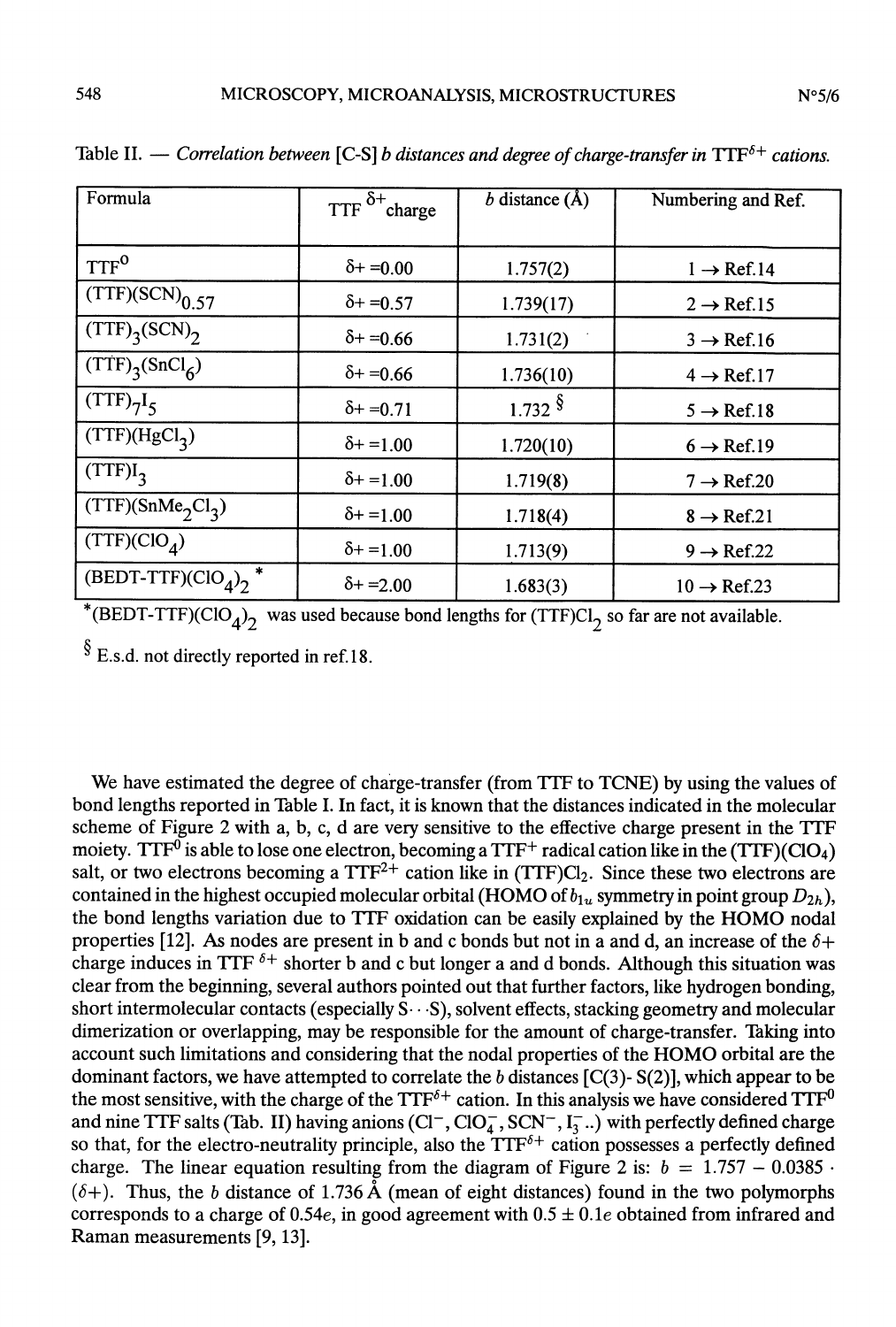

Fig. 2. - Linear correlation between b (mean C-S bond distance) and  $\delta$ + (TTF charge) in ten TTF molecules numbered as indicated in Table II. The linear equation resulting from this diagram is:  $b =$  $1.757 - 0.0385.$  $(\delta +)$ .

The nodal properties of the LUMO orbital ( $b_{2g}$  symmetry in point group  $D_{2h}$ ) of neutral TCNE give a  $\pi$ -bonding character to the C-CN bond and an antibonding character to C=C and C $\equiv$ N bonds. Consistent with this view, the present value of the C=C bond of 1.397 Å is higher than that found for cubic [1.344(3) Å] [24] and monoclinic [1.348(2) Å] [25] neutral TCNE, indicating a partial negative charge on TCNE.

In conclusion, the present results show that two different polymorphs of TTF-TCNE are obtained by using as solvent tetrahydrofurane or acetonitrile. Although the charge-transfer between the electron donor and the acceptor molecules is nearly equal to that of TTF-TCNQ, the TTF-TCNE system exhibits a resistivity much higher ( $10^9$  against 0.10  $\Omega$ .cm [10]). This behaviour is due to the formation in the TTF-TCNE complex of mixed stacks such as  $\cdots (A_{\cdot}^{\delta-} A_{\cdot}^{\delta-}) (D_{\cdot}^{\delta+} A_{\cdot}^{\delta-})$  $D^{\delta+}$ )( $A^{\delta-}$   $A^{\delta-}$ ) ( $D^{\delta+}$   $D^{\delta+}$ )... indicating that segregate stacks of TTF cation radicals and TCNQ represent a necessary requirement for this class of CT complexes to obtain a very high conductivity.